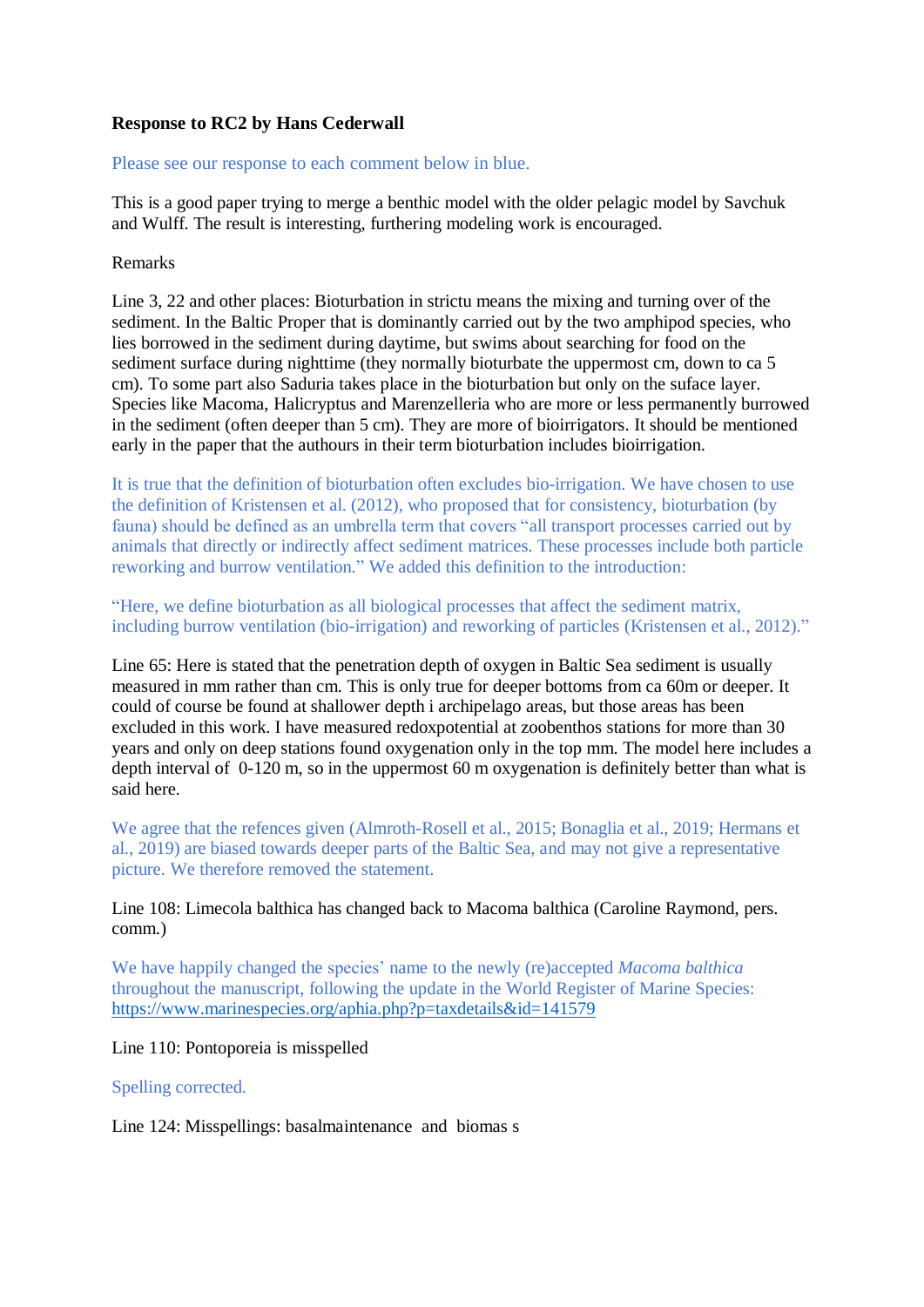These errors were due to a problem with the pdf conversion, and will be corrected in the next version of the manuscript.

Line 183: Why hindcast simulations for benthic variables.? There was a lot of data collected in the 1970s. For example in the Joint sampling programme (Elmgren 1978) and by revisting the Hessle-stations (Cederwall & Elmgren 1980). There should also be a lot of finnish data collected in the 1970s by Lassig and Andersin from the Finnish Institute of Marine Research. As far as I know these data were transferred to SYKE when the FIMR was closed down. Data from the Joint Sampling Programme and the Hessle project is stored in the benthic database BEDA. Contanct Caroline Raymond or Mats Blomqvist.

The model needs 1349 initial conditions for each benthic variable, one for each depth meter in each basin. While it would potentially be possible to use data collected around the 1970s to initialize the model, it would include a lot of extrapolation and guesswork and would probably not cause any significant changes to the main results of the current study focusing on the period 2000-2020, as the variables have time to turn over several times from the start in 1970. However, we consider this a very interesting proposition and will look into the availability of historical data and possibility to compile and use them for future studies.

Line 213: I strongly suggest you leave at least the Arkona Basin out, beause the fauna here contains several other species than the ones you have mentioned in this preprint. Stick to the Gotland Basins, Gulf of Finland and Gulf of Riga who has a similar set of species.

We agree that the model is best applicable from the Bornholm Basin and north, where the composition of fauna is similar. We moved the biomass comparison for the Arkona Basin from the main manuscript (Fig 3) to Appendix C and changed the sentence on line 213 to: "Simulated mean biomasses of the individual functional groups and the groups combined were mostly within one standard deviation of observed means from the Bornholm Basin (basin 8) in the south to the Bothnian Bay (basin 11) in the north, although it should be noted that the spread of observed data is large."

We also changed a sentence in the Appendix to reflect the limited applicability of the model in Arkona: "The model is not applicable to the high-salinity areas at the entrance to the Baltic Sea (Kattegat, Öresund and Arkona Basin), as it does not include the high diversity of functional groups present in these areas (Figs. C1–C2)."

Line 221, and Table 1: The benthic database BEDA contains primary data for 7 stations sampled in 1976 for the Joint Sampling Programme. In the mid 1990s a mapping of the macrofauna of the Gulf was done within the NMR financed Gulf of Riga Project. The results are published (Cederwall et al. 1999). Possibly the primay data are still held by Vadims Jermakovs, Latvian Institute of Aquatic Ecology (An institute where your colleague Bärbel Muller-Karulis earlier worked).

We thank Dr. Cederwall for the suggestions for additional resources on benthic fauna biomasses. We also acknowledge that the SMHI Sharkweb database relies on quality checks by the data deliverers and has a very limited quality check within itself. However, we would still argue that our approach using only published and/or open-access data is a reasonable choice. The main purpose of the biomass validation in this study is to confirm that the validation performed by Ehrnsten et al. (2020) still remains valid in the modified model version. Therefore, we believe it would be beyond the scope of the current study to make a new, comprehensive collection of data from unpublished sources. We have made extensive quality checks of the data from both Finnish and Swedish databases to reduce the error introduced by data quality issues, as explained in Ehrnsten et al. (2020) and in Appendix C.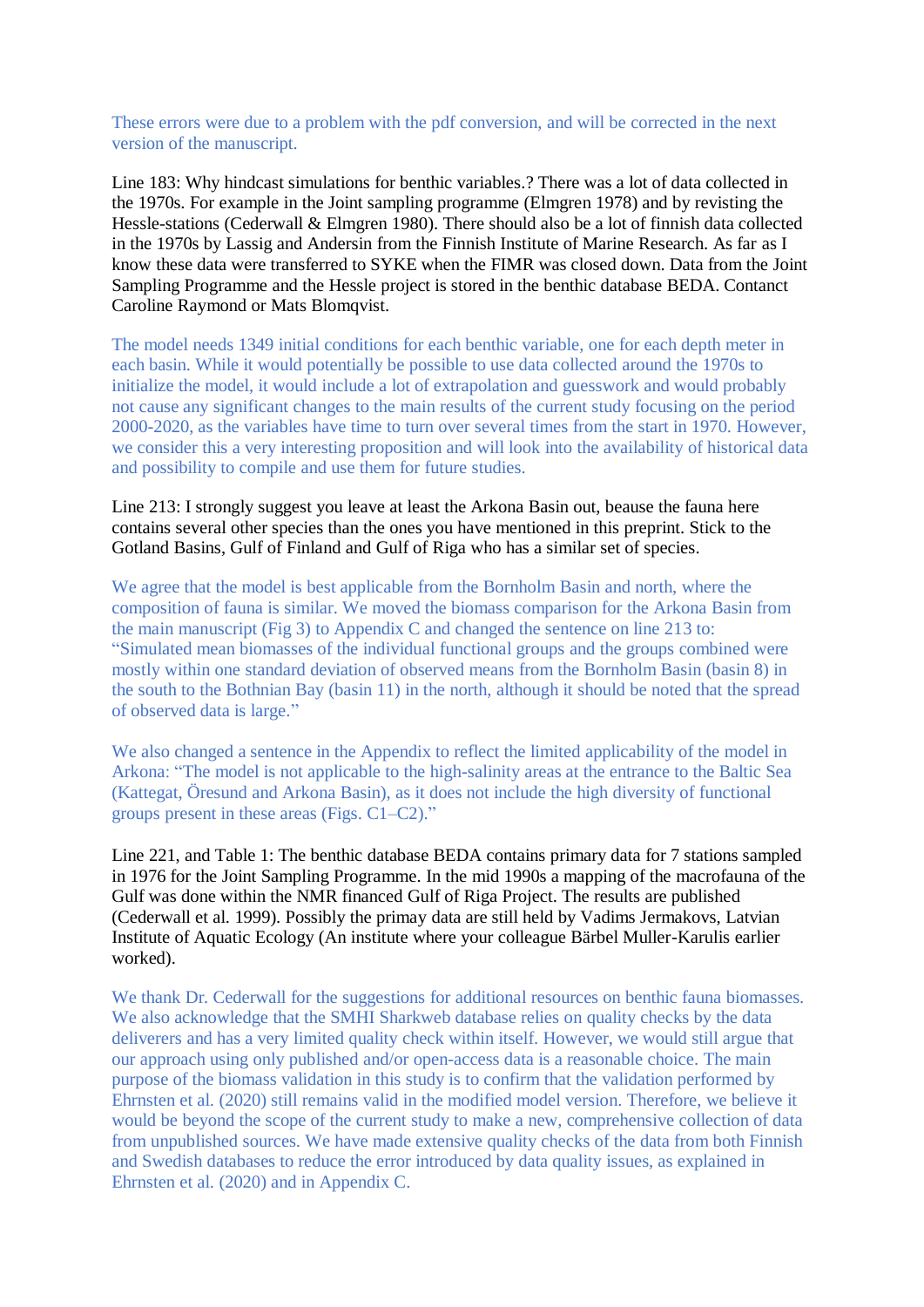To improve model validation for the Gulf of Riga, we now extended the validation with data from Gogina et al. (2016). In their appendix, data on wet biomasses for benthic species is provided. The data is based on a comprehensive compilation from several sources up to 2013 and is provided as means for 5 km<sup>2</sup> squares. Within the Gulf of Riga excluding the shallow coastal areas, data for 95 squares were used. We classified and analysed this data in the same way as the other validation data and now include the Gulf of Riga in the quantitative validation in Figs. 3, C1 and C2. Even though the data is slightly more aggregated than the previously used data sources, we believe this gives a good picture of the general biomass range in the Gulf together with the comparison in Table 1 (extended with two publications, see response under Table 1 below). Conforming with the original manuscript, the new analysis shows that simulated mean total biomass was higher than observed. With the new data, we can see that this is mostly due to higher simulated biomass of the dominating group, *Macoma balthica*. Possible reasons for overestimation are already mentioned in the original manuscript section 4.1 (lines 299-303). The new cost function values vary between 0.11 and 0.75, i.e. simulated biomasses were well within one standard deviation from data. Simulated biomasses are also within the range of the new data in Table 1.

Line 277-279: Is the big difference in sedimentation between the BSAP scenario and the HIGH load scenario reflecting a difference in phytoplankton species composition? Historically the main input to benthic ecosystem has been the sedimentation of diatoms during the spring bloom, not the sedimentation during blue-green blooms. There has however been a shift in species composition in the spring bloom, where diatoms have decreased and other groups (who have lower sinking rate) have increased (Hjerne et al. 2019).

Indeed, the difference in sedimentation in relation to primary production rates reflects differences in timing and composition of primary production. BALTSEM simulates three types of phytoplankton: diatoms, N-fixers (i.e. cyanobacteria) and 'other species', representing mainly summer-blooming flagellates. Diatoms have the fastest and cyanobacteria have the slowest sinking rate. In addition to sinking rate, the proportion of primary production reaching the seafloor depends on zooplankton grazing rates, bacterial remineralisation rates and physical properties of the water column (e.g. stratification). Thus, sedimentation is determined by a suite of interacting processes, and the relative contribution of each is not straightforward to tease out. In general, though, BALTSEM simulates a shift from spring to summer blooms and increase in cyanobacteria in response to eutrophication and warming over the past decades, as briefly discussed in section 4.3.

We have added graphs on primary production and N-fixation in the different scenarios to Fig. 10. These show that the rate of N-fixation increases strongly with nutrient loading, implying a change in phytoplankton composition. N-fixation is about 5 times higher in the HIGH load scenario than in the BSAP scenario in the Baltic Proper, while N-fixation is completely absent in the BSAP scenario in the Gulf of Riga.

## Line 397: cf Mäkelin & Villnäs 2022. Could the seasonal variations in benthic stoichiometry have any influence on your modelling work?

General theory predicts that animals regulate their stoichiometry within a narrow range (Sterner and Elser, 2002), which is the basis for our assumption of a fixed stoichiometry in the benthos. However, as shown for example in this very interesting study, some variation does exist. We are grateful to our colleagues Mäkelin and Villnäs for sharing their preliminary results with us, which were used to parameterise the model. We tested different stoichiometric ratios based on the range found in the study. Indeed, by changing the C:N weight ratio in the benthic fauna from 6 to 7, the growth of fauna shifted from being mostly N-limited to mostly C-limited. However, the quantitative difference in biomass was relatively small. In other words, a variable stoichiometry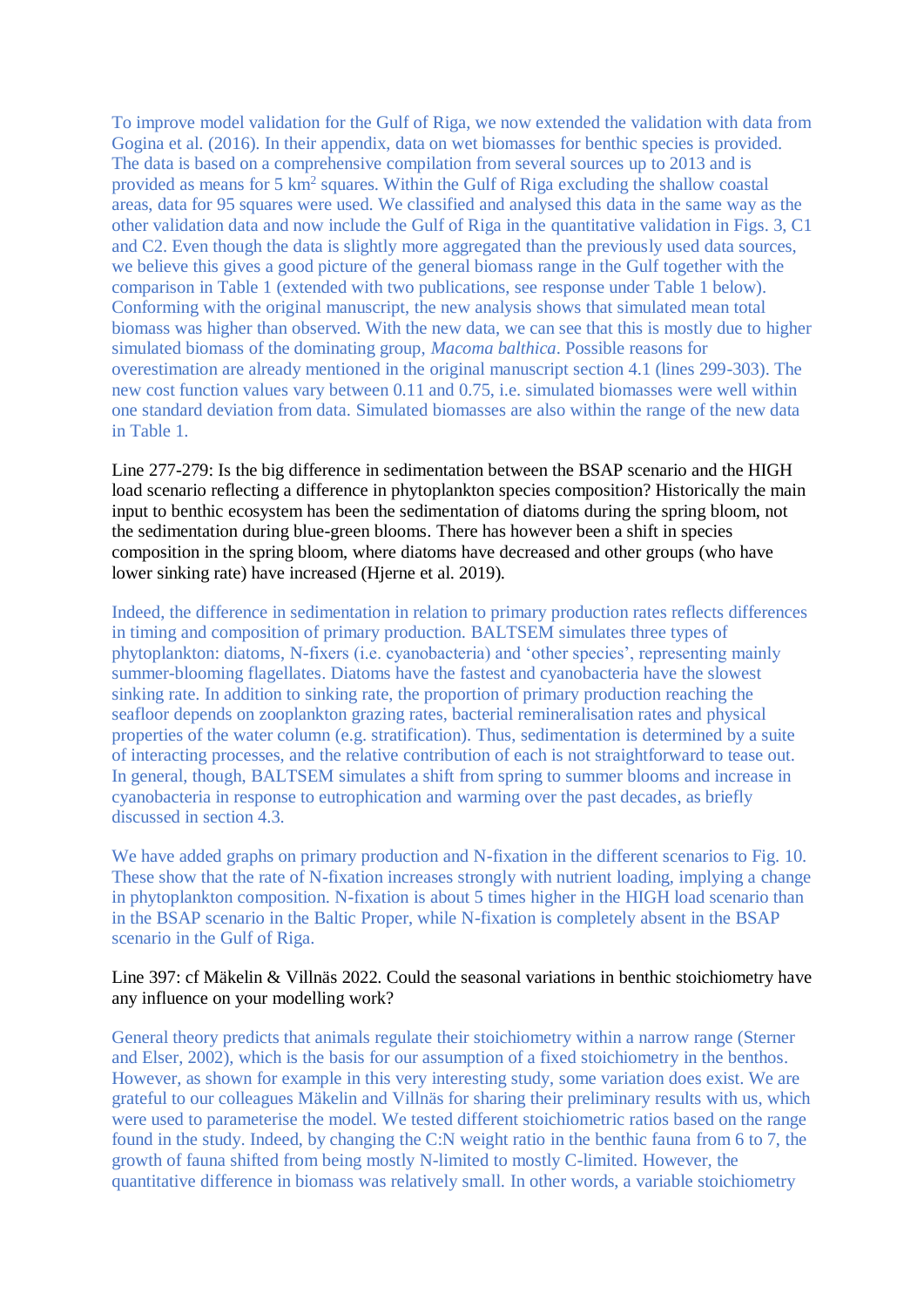could have an impact on growth and excretion estimates, but we would need more information on how, and especially why, the stoichiometry varies over time before implementation in this ecosystem-scale model would be feasible.

Fig 3: You show bars for the depth interval 0-30 m. I strongly suspect you have very few if any stations in the depth interval 0-10 m. This because you have outruled data from archipelagos and open sea research vessels don't like to go into shallow waters. Also these areas are dominated by transport bottoms hard to sample quantitately. Finally in these shallow bottoms you have another set of species than the set you have worked with. You should change to the depthinterval 10-30 m. In the text you mention that you had no shallower (<30 m) data from the Arkona Basin. The benthos database BEDA contains some data from the 1980s (Mats Blomqvist, pers. comm.) There is also a lot of data held by German institutes. But on the other hand I advise you to leave the Arkona Basin out of your paper since the fauna there differs so much from the Baltic Proper.

As suggested, we removed the Arkona Basin from Fig. 3 and modified the text as explained in response to Line 213 above.

While it is true that we have excluded a large part of the shallow areas with a diversity of habitats and communities, we still included data from depth interval 0-10 m, making up ca 11% of the data in the <30 m depth category. We could exclude this data from the comparison, but we believe it is more correct to include it since we cannot exclude this area from the model.

#### Table 1: Could becompleted with Cederwall et al. 1999.

This excellent publication was surprisingly hard to find, but we eventually got hold of it through the Technical Library of Hamburg. We added the data to Table 1. We also added data from another publication to the table (Gaumiga and Lagzdins, 1995). The data in these publications seem to strengthen the validation of the model: simulated biomasses are well within the range of the reported observations.

Table A4, footnote: Mäkelin & Villnäs is published in Limnol. Oceanogr. 2022. The reference is missing in the reference list.

#### Reference to the recently published study was added as suggested.

Line 901: You should know that sharkweb/SMHI does not have a benthological quality control of the data delivered to them. They assume that laboratories deliver correct data. This is not always the case (Mats Blomqvist pers. comm.). I suggest you import data from BEDA.

#### Please see our response to comment to Line 221 above.

Final comment: The macrofauna is not the only part of the benthic ecosystem. The meiofauan for instance can have biomasses of 5-10 g wetweight/m2 (Elmgren 1976). To what extent does the meiofauna influence the sediment chemistry?

It is possible that the meiofauna is important for sediment processes, but since it is an understudied group compared to macrofauna, we do not have the proper means to estimate their effects. In a modeling context, it is also a bit tricky to include the meiofauna as a functional group, as the grouping is based on size rather than function.

**Summing up**: This is basically a good paper well worth publishing after revision.